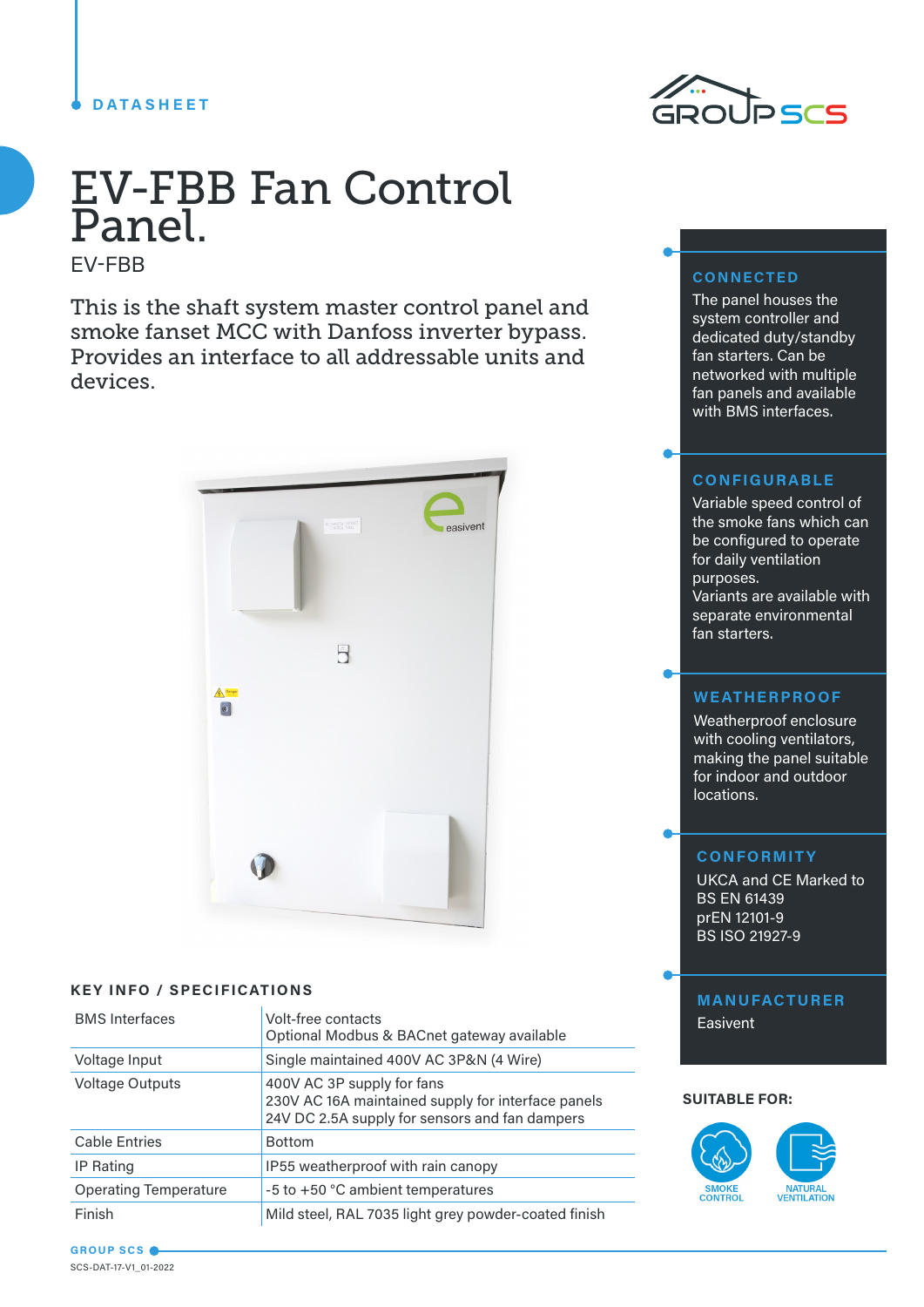#### **MODEL SPECIFIC**

| <b>Model</b> | <b>Max Current Load</b> | Weight            | <b>Dimensions</b>             |
|--------------|-------------------------|-------------------|-------------------------------|
| EV-FBB4      | 21A                     | 78kg              | H:1242mm x W:800mm x D:360mm  |
| $EV$ -FBB5.5 | 24.5A                   | 80kg              | H:1242mm x W:800mm x D:360mm  |
| EV-FBB7.5    | 27.5A                   | 80kg              | H:1242mm x W:800mm x D:360mm  |
| EV-FBB11     | 36.5A                   | 85kg              | H:1242mm x W:800mm x D:360mm  |
| EV-FBB15     | 45A                     | 85kg              | H:1242mm x W:1000mm x D:360mm |
| EV-FBB18.5   | 51A                     | 120 <sub>kg</sub> | H:1242mm x W:1000mm x D:360mm |
| EV-FBB22     | 58.5A                   | 120 <sub>kg</sub> | H:1242mm x W:1000mm x D:360mm |

**TECHNICAL DRAWINGS**